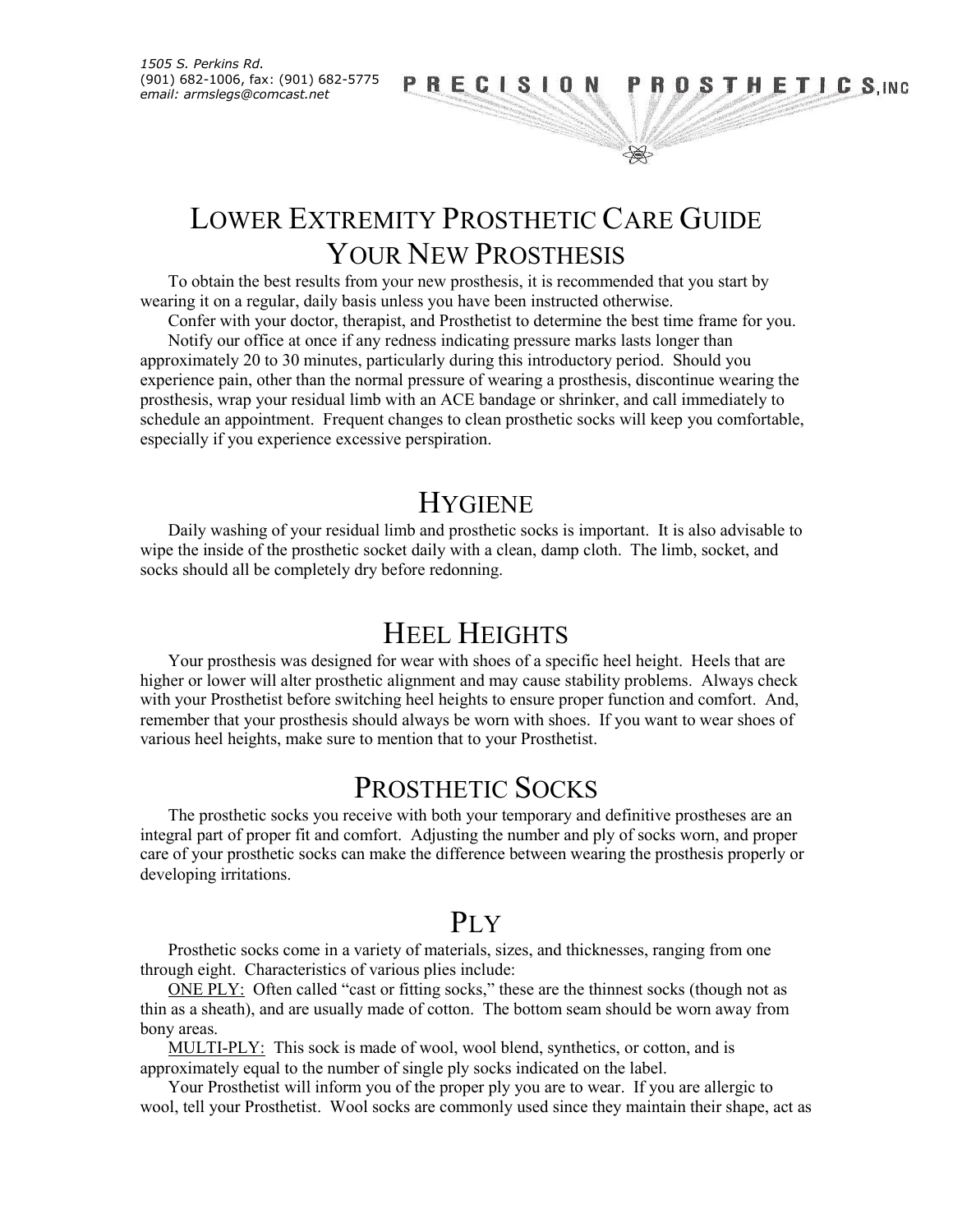*1505 S. Perkins Rd.* (901) 682-1006, fax: (901) 682-5775

### *email: armslegs@comcast.net*  $PRECISION PROSTHETICS, INC$

\$

a "wick" in absorbing perspiration, and keep an air cushion between skin and socket. When you first receive your socks, write down their size, length, and width at top and toe for reordering. It is also a good idea to write the ply number on the sock with a waterproof magic marker. This will help you to keep track of the ply of each sock.

If you are to wear a prosthetic sheath, its use will be explained by your Prosthetist.

*Record the following information:*

Sock Size \_\_\_\_\_\_\_\_\_\_\_Sheath Size \_\_\_\_\_\_\_\_\_\_ Wool \_\_\_\_\_ Cotton \_\_\_\_\_ Blend \_\_\_\_ Sock Ply at Delivery #\_\_\_\_\_\_\_ Date\_\_\_\_\_\_\_\_\_\_

### PLY CHANGES

Different ply socks are provided to control residual limb volume fluctuations which can occur daily, or even from morning to night.

The following is a guide to ply changes relative to volume gain and loss:

#### **VOLUME GAIN**

Possible Causes

- A. Overall body weight gain
- B. Heat
- C. Blood pressure
- D. Fluid retention
- E. Medication changes
- F. Decreased activity/Increased appetite
- G. Decrease in wearing time of prosthesis and/or shrinker
- H. Dermatitis

#### Potential Problems

- A. Leg feels too tight with sock or socks worn
- B. Improper fitting socket
- C. Pressure resulting in discomfort in new areas
- D. Pinching
- E. Leg seems taller
- F. Back pain
- G. Discomfort

Solutions — Ply Change Decrease sock ply for volume gain. See Prosthetist

**VOLUME LOSS** Possible Causes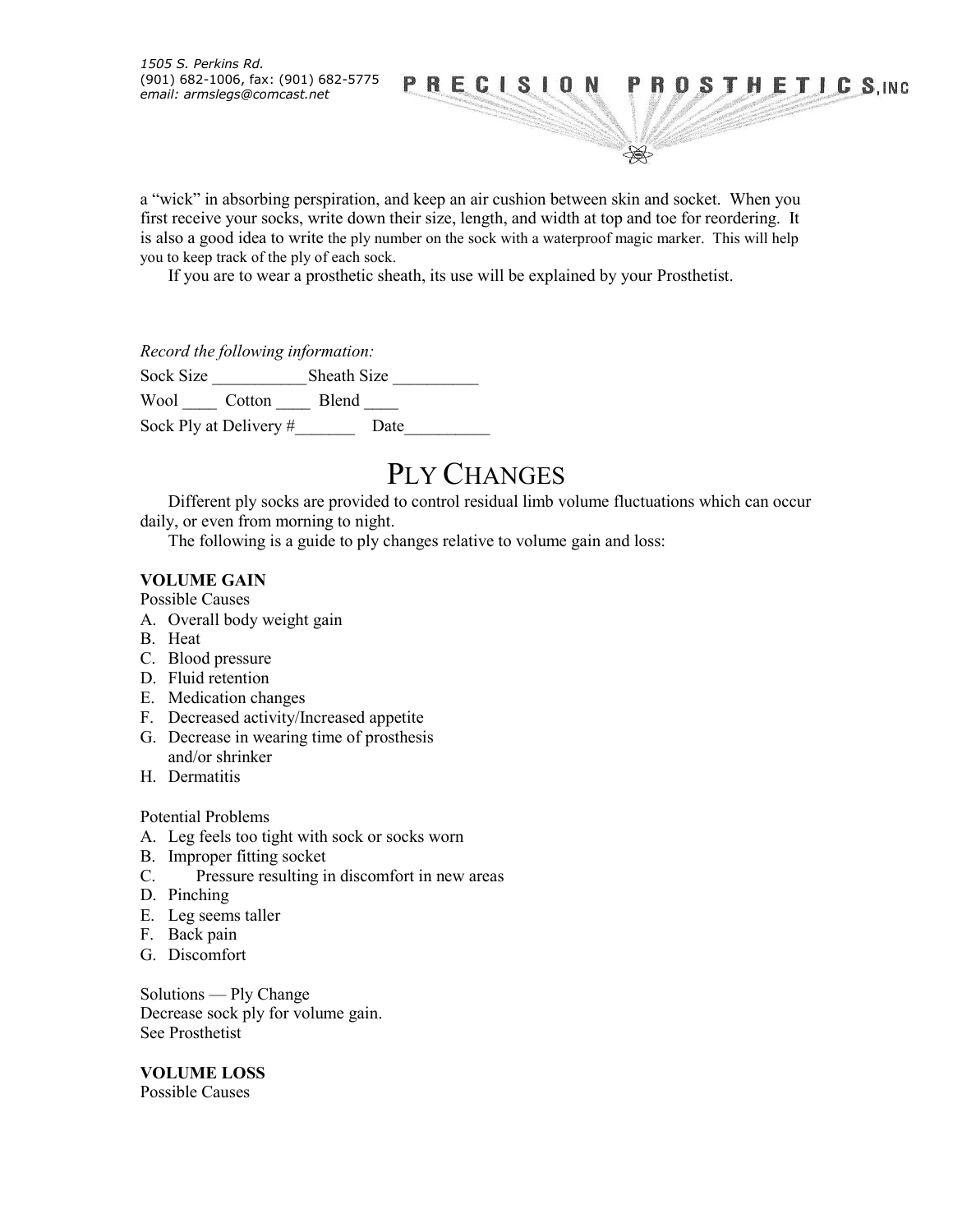### *email: armslegs@comcast.net* **PRECISION PROSTHETICS, INC**<br>email: armslegs@comcast.net

\$

- A. Diuretics (such as blood pressure medication)
- B. Cold
- C. Increased activity
- D. Longer wearing time
- E. Overall body weight loss

Potential Problems

- A. Leg feels loose
- B. Pistoning (slipping of socket while walking)
- C. Greater pressure on bony areas
- D. Discomfort
- E. Leg seems shorter
- F. Back pain

Solutions — Ply Change Increase sock ply for volume loss. See Prosthetist

## ADJUSTING FOR A BETTER FIT

As you get accustomed to wearing your prosthesis, you will notice some fluctuation in the volume of your limb. In the case of slight swelling, generally in the morning, decrease your sock ply. To decrease the number of ply, start by subtracting one thickness at a time. EXAMPLE: If you are wearing a 3 ply sock, remove it and put on two 1 ply socks to reduce volume by one ply.

Continue until you fit into the socket comfortably without the limb feeling loose. Keep several ply with you at all times since you may need to add thickness during the day as your limb volume decreases. Additional ply will ensure a secure and comfortable fit.

To increase the number of ply, start by adding one thickness at a time. EXAMPLE: You are wearing 4 ply (a 3 ply and a 1 ply); remove those and put on a 5 ply sock. Continue until it seems that your residual limb is resting in the proper areas.

## WEARING YOUR NEW PROSTHESIS

Donning A Below Knee Prosthesis

- 1. Put on prosthetic nylon sheath (if provided)
- 2. Put on prosthetic sock(s)
- 3. Put on insert
- 4. Put on prosthesis

#### Donning An Above Knee Prosthesis

- 1. Put on prosthetic sock(s) or nylon sheath
- 2. Put on prosthesis
- 3. Replace valve (if appropriate)

Donning A Suction Socket Prosthesis